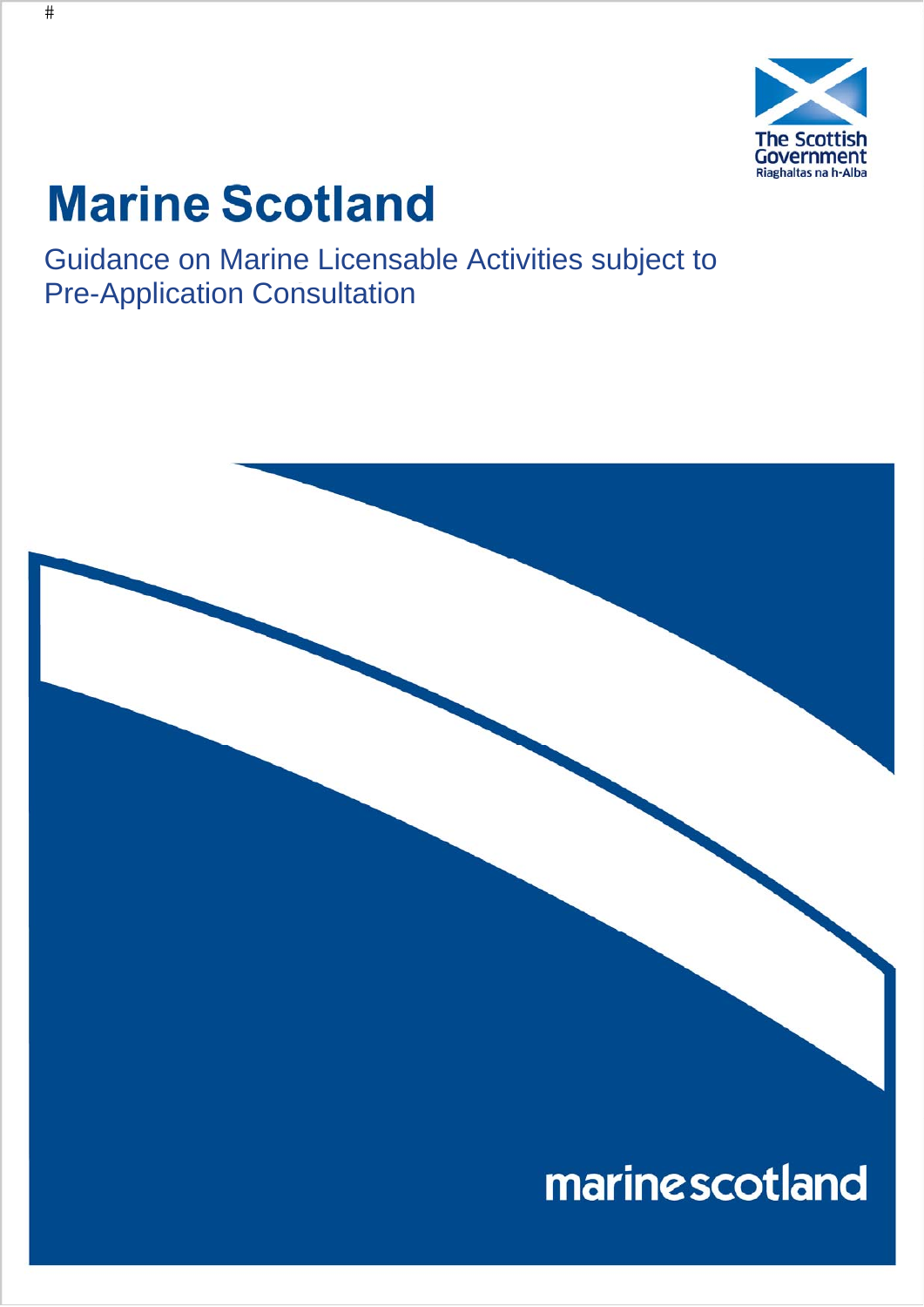## **GUIDANCE ON MARINE LICENSABLE ACTIVITIES SUBJECT TO PRE-APPLICATION CONSULTATION**

## **Introduction**

From 6 April 2014, prospective applicants for marine licences for certain activities will be required to carry out a public pre-application consultation. Applications affected will include those activities with the potential to have significant impacts upon the environment, local communities and other legitimate uses of the sea. The purpose of these new requirements is to allow local communities, environmental groups and other interested parties to comment upon proposed marine developments at an early stage - before an application is submitted to the Marine Scotland Licensing Operations Team (MS-LOT).

# **Background**

Deposit and construction activity in Scotland's seas is regulated by the Marine (Scotland) Act 2010, which applies in the Scottish Inshore Region  $(0 - 12 \text{ nm})$ , and the Marine and Coastal Access Act 2009, which applies in the Scottish Offshore Region (12 – 200 nm).

Sections 22, 23 and 24 of the Marine (Scotland) Act 2010 provide that Scottish Ministers may prescribe, by regulations, that certain classes or descriptions of licensable marine activity are subject to the pre-application consultation procedure and, together with the Marine Licensing (Pre-application Consultation) (Scotland) Regulations 2013, set out what that process entails.

The Marine Licensing (Pre-application Consultation) (Scotland) Regulations 2013 ('the Regulations') were laid before the Scottish Parliament on 10 October 2013. They prescribe the marine licensable activities that are subject to pre-application consultation and, in combination with the Marine (Scotland) Act 2010, set out the nature of the pre-application process. The legislation comes into force on 1<sup>st</sup> January 2014 and **applies to all relevant marine licence applications submitted to MS-LOT on or after 6 April 2014.**

Please note that there is no similar provision for pre-application consultation in the Marine and Coastal Access Act 2009, so **these requirements only apply in respect of relevant applications in the Scottish Inshore Region, from Mean High Water Springs to 12 nautical miles.** 

#### **Marine licensable activities subject to pre-application consultation**

Prospective applicants for marine licences for the following marine licensable activities will be subject to the public pre-application consultation procedure:

• The deposit of a submarine cable into the sea or on or under the seabed from a vehicle, vessel, aircraft, marine structure or floating container, where that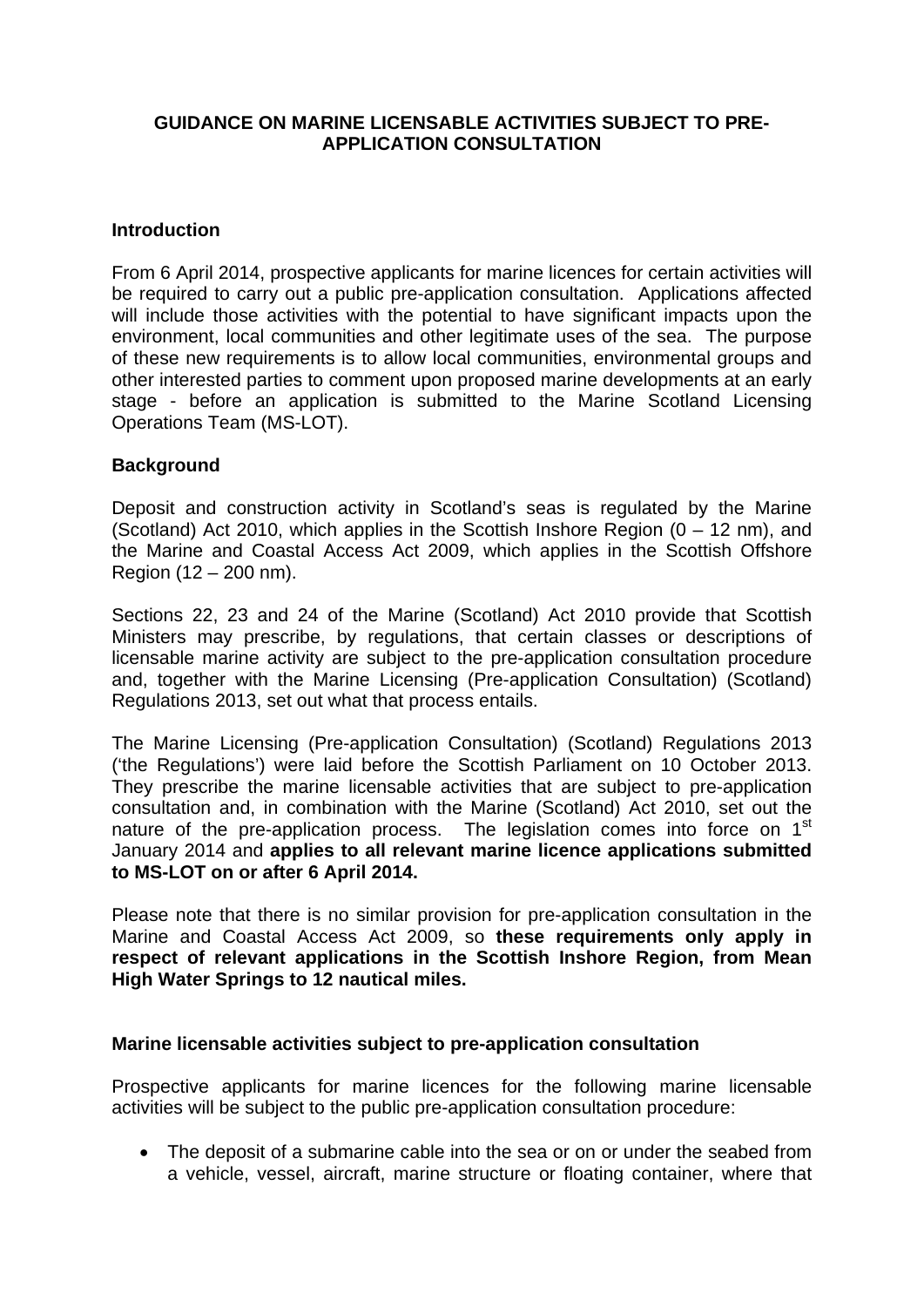cable is over 1853 metres (approx. 1 nautical mile) in length and where it crosses the inter-tidal boundary.

- The deposit of any substance or object into the sea or on or under the seabed from a vehicle, vessel, aircraft, marine structure, floating container or a structure on land constructed or adapted wholly or mainly for depositing solids into the sea for the purposes of reclaiming land, where the area being reclaimed from the sea exceeds 10,000 square metres.
- The construction in or over the sea or on or under the seabed of a bridge, causeway or walkway over 50 metres in length.
- Construction works (other than for a renewable energy structure) in or over the sea or on or under the seabed where the area of the works exceeds 1000 square metres.
- Alteration or improvement of works (other than for a renewable energy structure) in or over the sea or on or under the seabed where the area of those works, as extended, exceeds 1000 square metres.
- The construction of a renewable energy structure in or over the sea or on or under the seabed, where the total area in which the structure is to be located exceeds 10,000 square metres.
- The alteration or improvement of a renewable energy structure in or over the sea or on or under the seabed which extends the structure, where the total area in which that structure is to be located to over 10,000 square metres.

# **Requesting a pre-application consultation statement**

A prospective applicant for a marine licence may request a 'pre-application consultation statement' from MS-LOT. This statement confirms the opinion of MS-LOT as to whether the marine licensable activity in question is subject to the public pre-application consultation procedure.

When requesting a pre-application consultation statement, the prospective applicant must supply MS-LOT with the following:

- A plan sufficient to identify the area in which the activity is proposed to take place.
- A description of the nature and purpose of the marine licensable activity and of its possible effects on the environment.
- Any other information or representations that the applicant considers to be relevant.

If they consider that they have not been provided with sufficient information to give a pre-application consultation statement, then MS-LOT may request further information to be provided relating to the activity.

MS-LOT must provide a pre-application consultation statement to the prospective applicant, stating the reasons for their opinion–

 within 3 weeks of the date the statement was requested by the prospective applicant;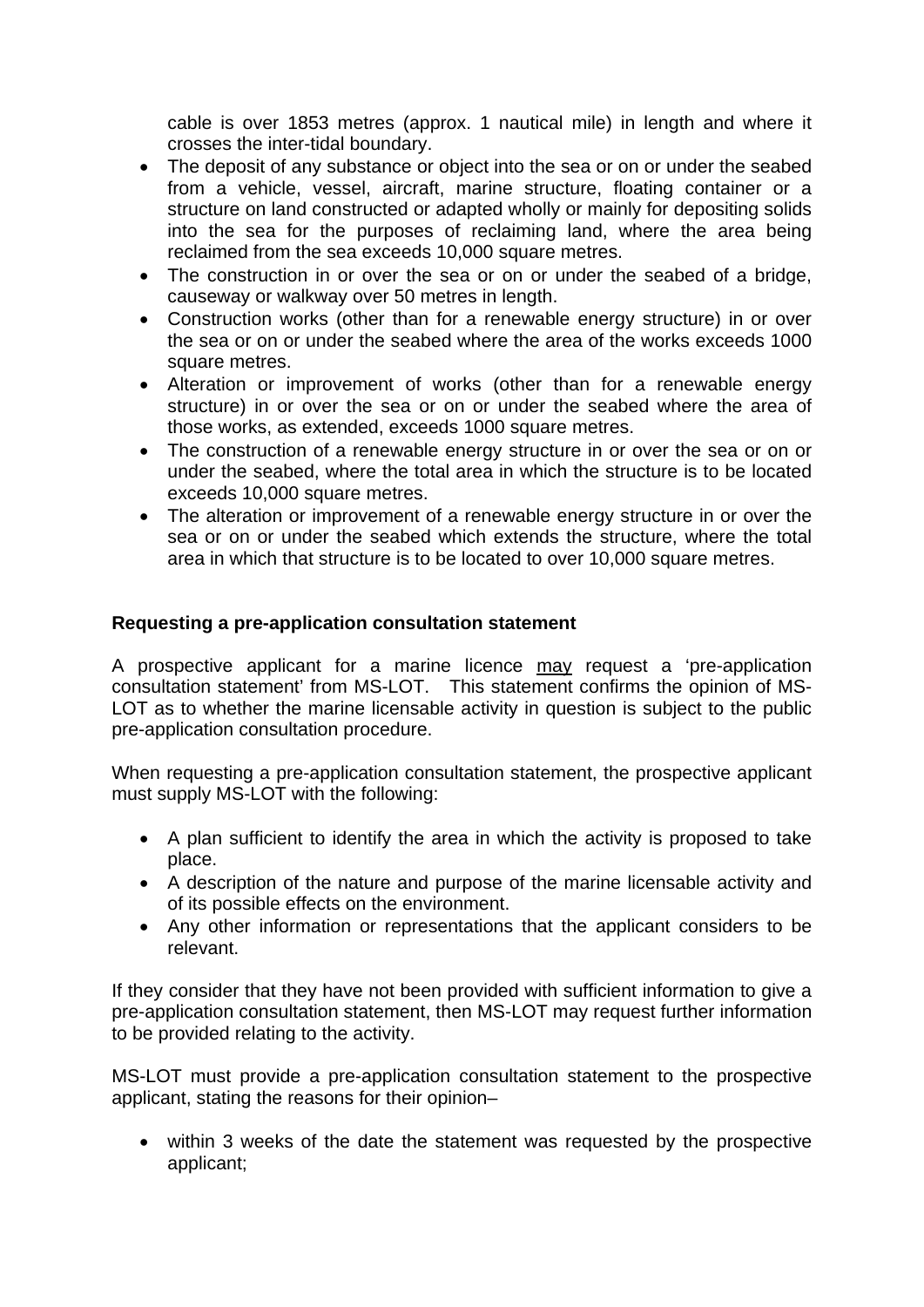- where further information has been requested of the prospective applicant by MS-LOT, within 3 weeks of the date that information was received by MS-LOT; or
- within such longer period as may be agreed between MS-LOT and the prospective applicant.

# **The public pre-application consultation procedure**

Public pre-application consultation consists of at least one public event where local communities, environmental groups, NGOs, regulators and other interested parties are given the opportunity to consider and comment upon a prospective application for those marine licensable activities that are prescribed in the Regulations.

The prospective applicant must notify the following statutory consultees that an application for a marine licence for a prescribed activity is to be submitted to MS-LOT:

- The Commissioners of Northern Lighthouses
- The Maritime and Coastguard Agency
- The Scottish Environment Protection Agency
- Scottish Natural Heritage
- Any delegate for the relevant marine region or regions, when such delegates have been established under Section 12(1) of the Marine (Scotland) Act 2010

The notification should include basic information relating to the application and include the time and location of the consultation event. The notification must be made at least 6 weeks in advance of the event.

No less than 6 weeks in advance of the public pre-application consultation event, the prospective applicant must also publish in a local newspaper a notice containing:

- A description, including location, of the marine licensable activity.
- Details as to where further details concerning the activity may be obtained.
- The date and place of the pre-application consultation event.
- A statement explaining how persons wishing to provide comments may do so and the date by which this must be done.
- A statement clarifying that comments are made to the prospective applicant and not to MS-LOT and that there will be an opportunity for representations to be made to MS-LOT on the application.

The consultation event must be held in a suitably accessible venue.

The venue must be suitably accessible both in terms of allowing physical access by persons of impaired mobility, and being local to the proposed marine licensable activity. This is to allow the provision of information to, and attendance by, persons who are most likely to have an active interest in the proposed activity. The venues in which these events are held is likely to vary in size and nature, dependent largely upon the availability of public buildings in those parts of Scotland close to where the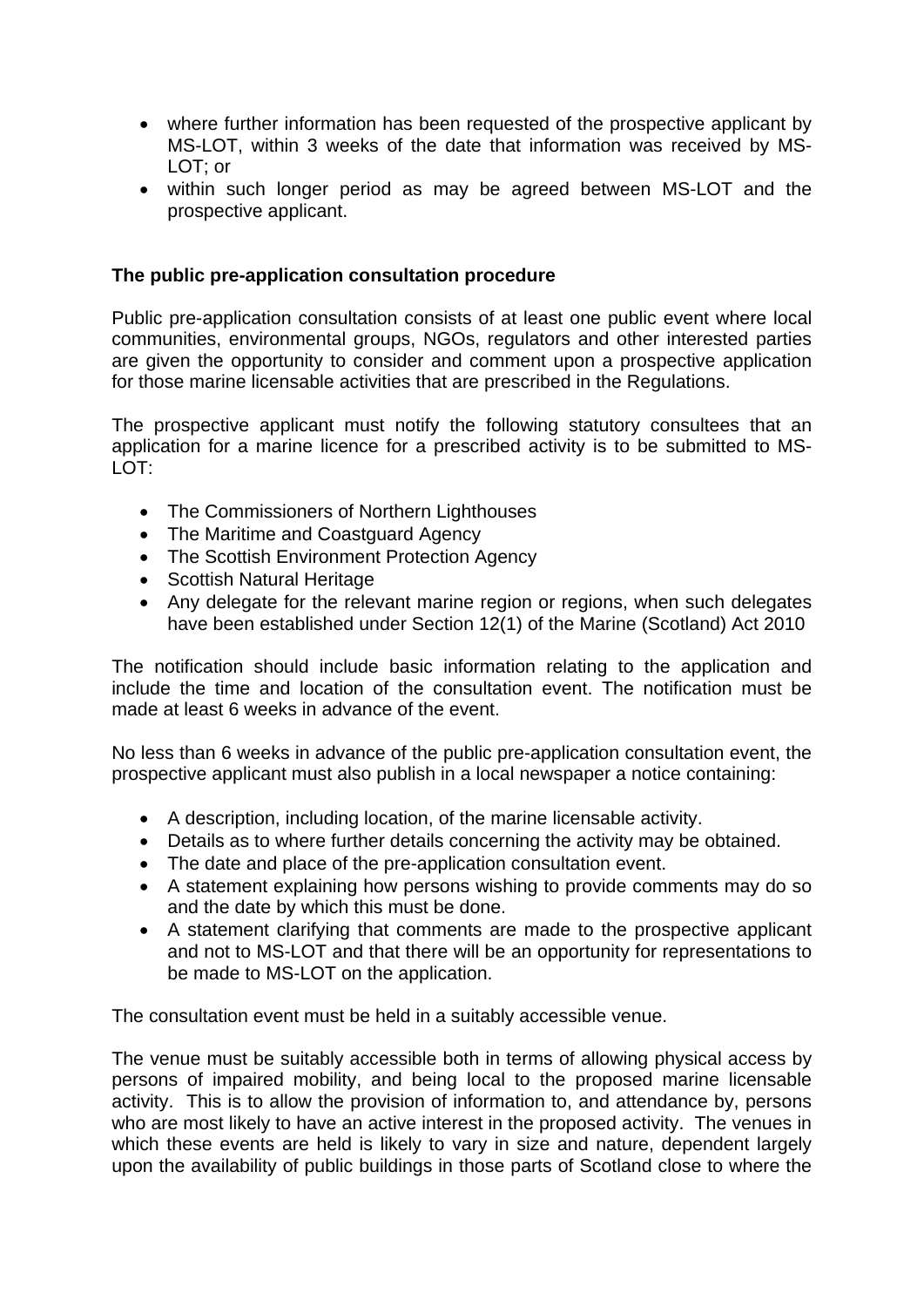proposed marine licensable activities are to take place. It is expected by MS-LOT that the typical venue which will be used will be a local town hall or hotel.

In those cases where a previous consultation event has been held in relation to the activity in question within one year of MS-LOT receiving the latter marine licence application, where that previous consultation event was held in a suitably accessible venue and where that previous consultation event had been advertised at least 6 weeks prior to that previous consultation event then no further public consultation event is needed under the terms of the Regulations. This provision allows for a single public pre-application consultation event to be held which satisfies the requirements of the Town and Country Planning (Development Management Procedure) (Scotland) Regulations 2008 and the Marine Licensing (Pre-application Consultation) (Scotland) Regulations 2013.

# **Pre-application consultation report**

A pre-application publication report, in the form prescribed in the Regulations, must be prepared and submitted with the marine licence application.

The pre-application consultation report must include:

- A description of the consultation event.
- A description of the information provided by the prospective applicant at the event.
- Comments received by the prospective applicant at the pre-application event.
- A description of amendments to be made to the marine licence application, where applicable, in response to those comments.
- An explanation for the approach taken where, despite the prospective applicant receiving relevant comments and objections no relevant alterations are proposed to be made to the marine licence application.

Where, in the opinion of MS-LOT, a pre-application consultation report is not deemed to be satisfactory, they may require further information to be supplied, a new report to be submitted or for the pre-application consultation process to be repeated in full by the prospective applicant.

# **Further information**

Further information on pre-application consultation can be obtained by contacting MS-LOT at:

Marine Scotland Licensing Operations Team PO Box 101 375 Victoria Road Aberdeen AB11 9DB

Tel: +44 (0)1224 295579